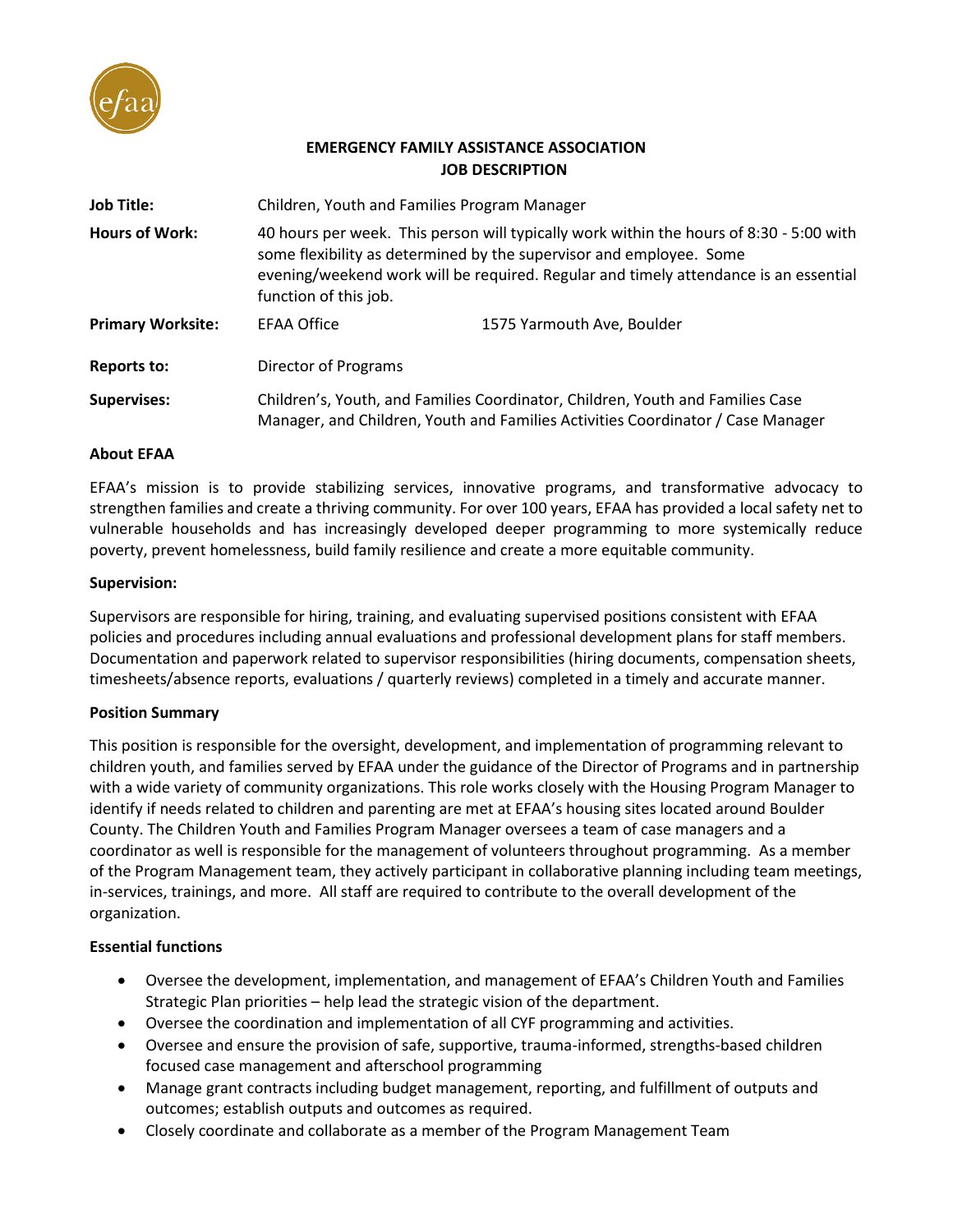- Serve as the CYF staff lead internally and externally to help design, implement, manage, and evaluate EFAA's new 0-5 Thrive Project.
- Primary staff contact to the CYF department; CDPHE Positive Youth Development, Early Childhood Council Boulder County, and other local, state, and national organizations.
- Monitor financial reports in collaboration with Director of Programs to ensure program spending is within limits and/or variances are evaluated and managed.
- Responsible for pulling reports, tracking, managing, and analyzing all departmental data metrics; regularly review staff data entry for quality assurance
- Identify and participate in activities designed to enhance skills and abilities required for professional development of CYF staff.
- Oversee volunteer led programming.
- Oversee the development and implementation of all departmental MOUs
- Research, develop, and implement CYF programming as needs are identified
- Make suggestions on procedures, policies, and programs that will improve EFAA.
- Represent EFAA in community events, meetings and speaking engagements, as requested.
- Take proper safety precautions, anticipate unsafe circumstances and act accordingly to prevent accidents. Adhere to and practice EFAA Safety Rules.
- Responsible for ensuring volunteers and supervised staff adhere to EFAA safety rules and COVID protocols at all times.
- Travel between main office and housing sites required.

# **Management**

- Manage the Children, Youth and Families department to ensure quality of operations, cohesion, collaboration, and success of programming / outcomes
- Represent EFAA within the community, partner agencies & related organizations
- Provide excellent direct supervision to staff, including coaching/mentoring, evaluation, and support of professional development
- Provide coverage of programs and services, as needed
- Train and manage volunteers throughout Children Youth and Family programming
- Evaluate staff work programs to the end that they support achievement of department goals
- Prepare and manage department budget to meet objectives with available resources and monitor department expenditures against budget.

The duties and responsibilities described are not a comprehensive list and that additional tasks may be assigned as necessitated by organizational demands.

# **Required Skills/Competencies**

- 3+ years of relevant experience working in children and youth programming
- Related undergraduate degree or equivalent experience
- Demonstrated leadership experience
- Experience working with low-income and ethnically diverse households
- Ability to communicate and work easily with a wide variety of people.
- Ability to establish priorities in environment of competing demands.
- Attention to detail and an ability to manage multiple projects.
- Excellent computer skills in MS Office and G-Suite.
- Commitment to EFAA's mission and the principals of diversity, equity and inclusion